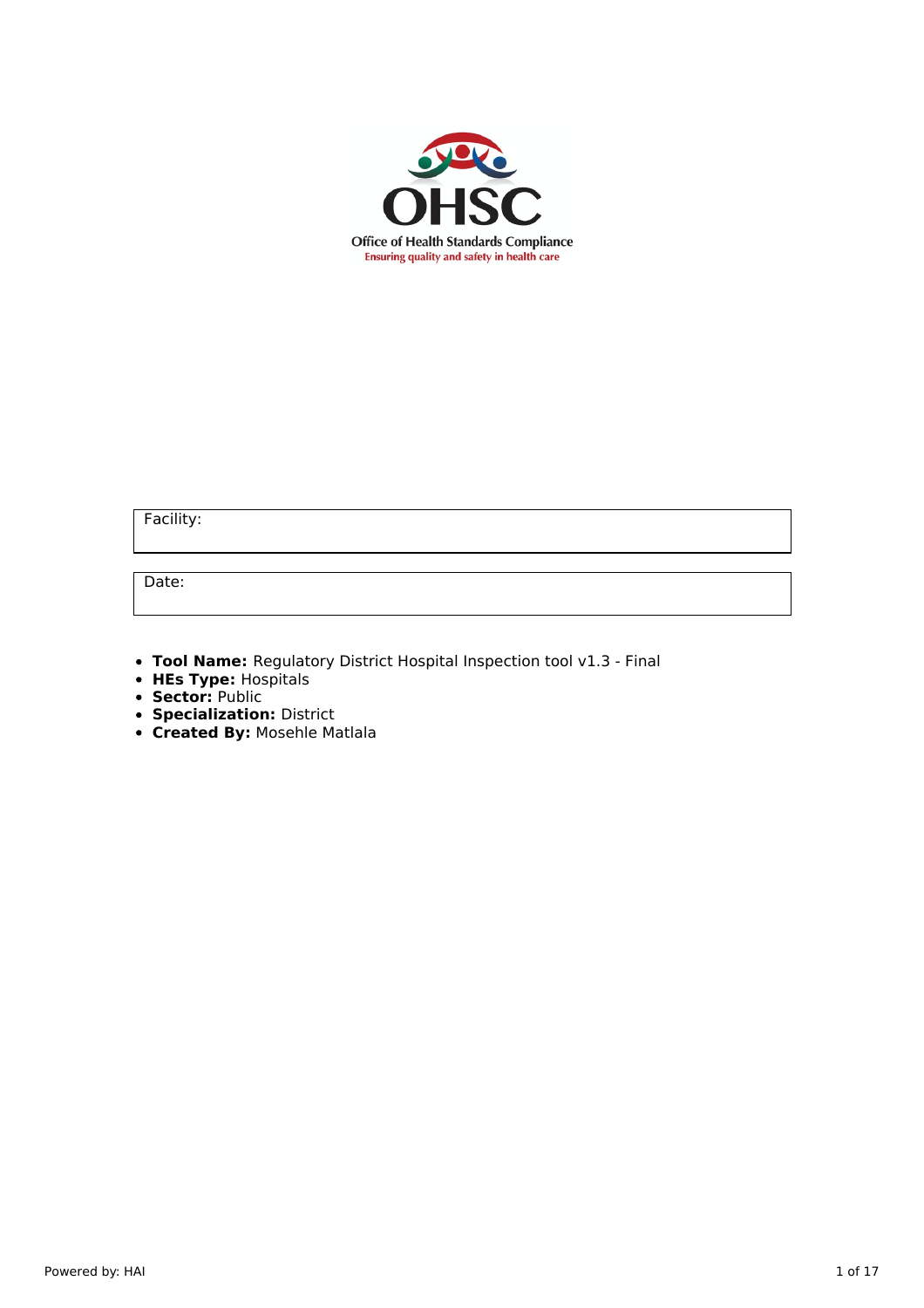# **23 Speech Therapy Services**

# **Domain 23.1 USER RIGHTS**

# **Sub Domain 23.1.1 4** User information

**Standard 23.1.1.1 4(1)** The health establishment must ensure that users are provided with adequate information about the health care services available at the health establishment and information about accessing those services.

## **Criterion 23.1.1.1.1 4(2)(a)(ii) The health establishment must provide users with information relating to service opening and closing times.**

**23.1.1.1.1.1** Legible signage at the entrance to the unit indicates the days and times when services are offered

## **Assessment type:** Observation - **Risk rating:** Essential measure

The service opening and closing times (where applicable) must be displayed at the entrance of the speech therapy unit. The information must be legible. Not applicable: Where the health establishment does not have an on-site speech therapy unit

| Score   Comment |
|-----------------|
|                 |
|                 |

## **Criterion 23.1.1.1.2 4(2)(a)(iv) The health establishment must provide users with information relating to the complaints, compliments and suggestions management system.**

**23.1.1.1.2.1** A complaints toolkit is available

# **Assessment type:** Observation - **Risk rating:** Essential measure

Verify whether the complaint forms, box and poster are available at the speech therapy unit. Score 1 if compliant and 0 if not compliant

| Score | <b>Comment</b> |
|-------|----------------|
|       |                |
|       |                |

| <b>Aspects</b>                                                                                                                                                                    | <b>Score</b> | Comment |
|-----------------------------------------------------------------------------------------------------------------------------------------------------------------------------------|--------------|---------|
| 1. Lockable complaints box is visibly placed in the unit.                                                                                                                         |              |         |
| 2. Complaints box is fixed to wall or a flat surface.                                                                                                                             |              |         |
| 3. Official complaint forms in at least two commonly spoken<br>official languages are available next to box or there is an<br>indication on the poster where to obtain the forms. |              |         |
| 4. Standardised poster describing process to follow to lodge<br>a complaint is visibly displayed.                                                                                 |              |         |
| 5. Poster on complaints is available in at least two of the<br>official languages commonly spoken in the area.                                                                    |              |         |

# **Domain 23.2 CLINICAL GOVERNANCE AND CLINICAL CARE**

**Sub Domain 23.2.1 6** User health records and management

**Standard 23.2.1.1 6(1)** The health establishment must ensure that health records of health care users are protected, managed and kept confidential in line with section 14, 15 and 17 of the Act. **Criterion 23.2.1.1.1 6(2)(b) The health establishment must ensure confidentiality of health**

**records.** Powered by: HAI 2 of 17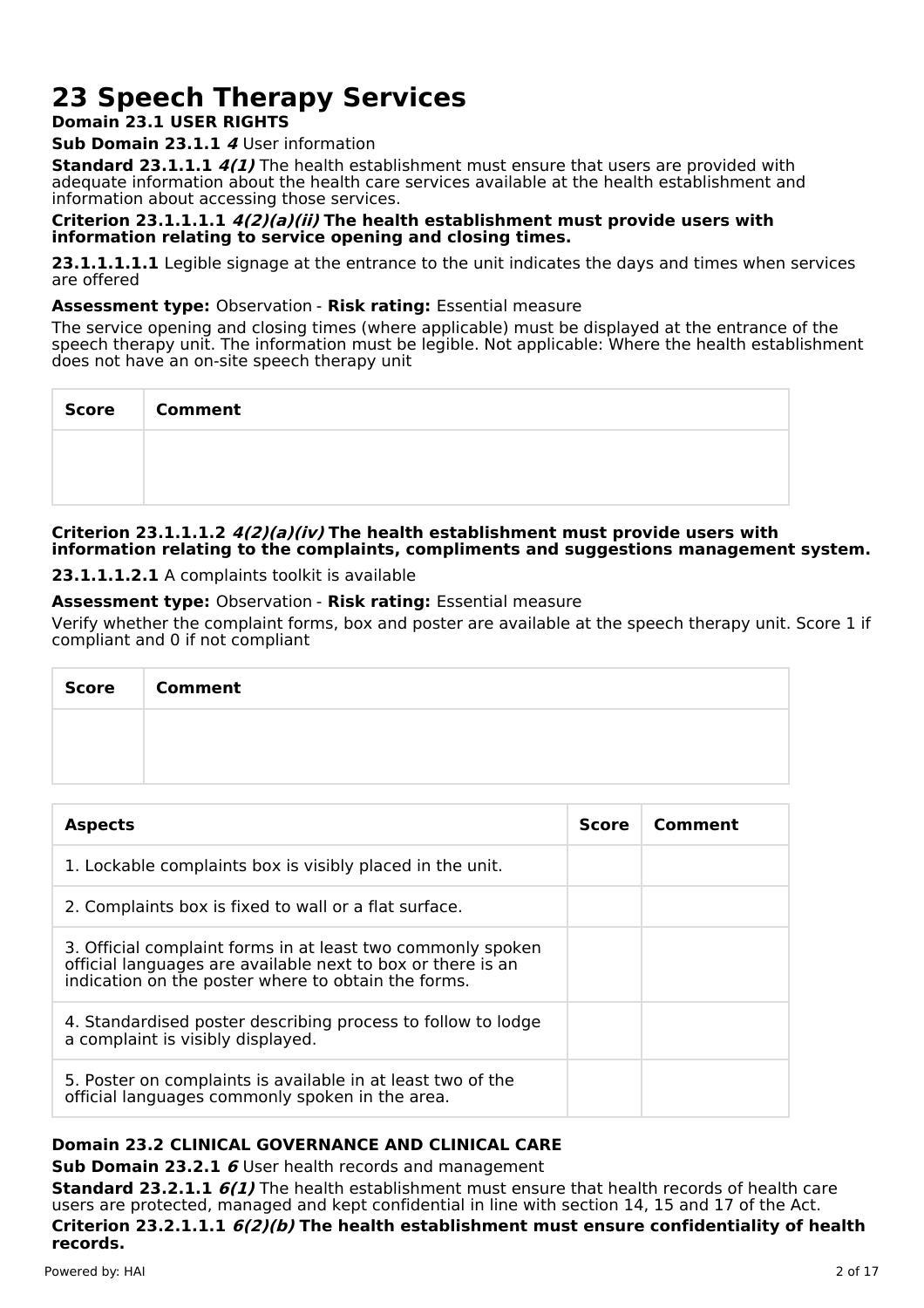#### **23.2.1.1.1.1** Confidentiality of health records is maintained.

#### **Assessment type:** Observation - **Risk rating:** Essential measure

Observe how user health records are managed in the unit and determine whether unauthorised individuals would be able to access the information in the health records. This includes but not limited to the health records of users admitted to the unit, health records being used for clinical audits or other administrative purposes or health records outside the records storage area or room of the unit for any other reason. Such records should be kept in a manner that safeguards against unauthorised access to the content of the health record. User records may be placed at the foot end of the bed but must not be left open for people to be able to read them when a health care provider is not present. Not applicable: Never

| <b>Score</b> | <b>Comment</b> |
|--------------|----------------|
|              |                |
|              |                |

**Standard 23.2.1.2 6(3)** The health establishment must create and maintain a system of health records of users in accordance with the requirements of section 13 of the Act.

**Criterion 23.2.1.2.1 6(4)(b) The health establishment must record information relating to the examination and health care interventions of users.**

**23.2.1.2.1.1** Users requiring speech therapy services have been assessed and treated

**Assessment type:** Patient record audit - **Risk rating:** Vital measure

Select the user health records of three users in the speech therapy unit from the previous week and verify whether the records include the aspects listed below. Score 1 if the aspect is included and 0 if not included

| <b>Score</b><br>$\sim$ | Comment |
|------------------------|---------|
|                        |         |
|                        |         |

#### Unit 1 Healthcare record 1

| <b>Aspects</b>           | Score | Comment |
|--------------------------|-------|---------|
| 1. Past medical history  |       |         |
| 2. Assessment            |       |         |
| 3. Provisional diagnosis |       |         |
| 4. Treatment plan        |       |         |

#### Unit 2 Health record 2

| <b>Aspects</b>           | <b>Score</b> | Comment |
|--------------------------|--------------|---------|
| 1. Past medical history  |              |         |
| 2. Assessment            |              |         |
| 3. Provisional diagnosis |              |         |
| 4. Treatment plan        |              |         |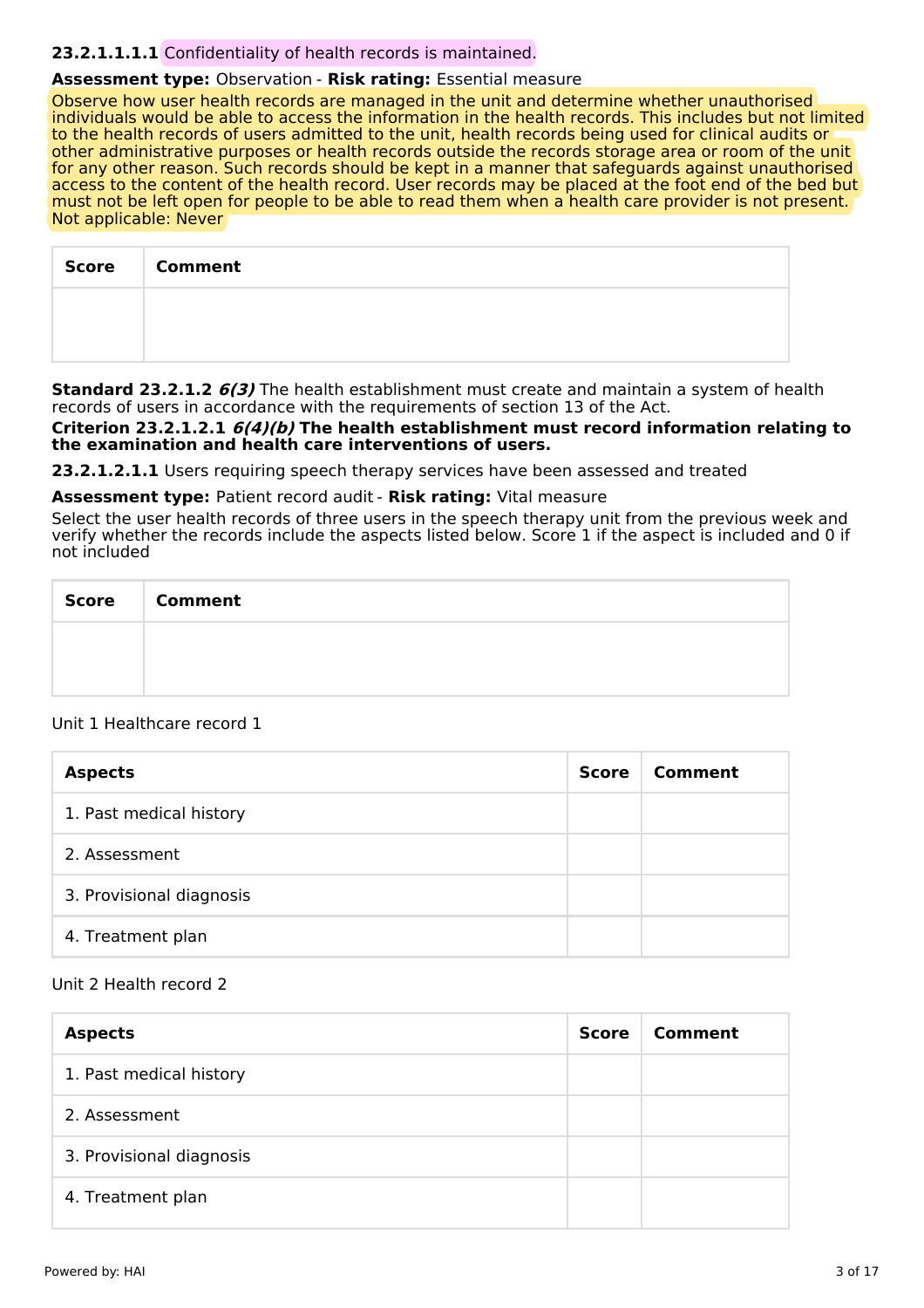| <b>Aspects</b>           | <b>Score</b> | Comment |
|--------------------------|--------------|---------|
| 1. Past medical history  |              |         |
| 2. Assessment            |              |         |
| 3. Provisional diagnosis |              |         |
| 4. Treatment plan        |              |         |

**23.2.1.2.1.2** Health care personnel educate users and their caregivers regarding how to continue therapy at home to ensure continuity of care

#### **Assessment type:** Patient record audit - **Risk rating:** Essential measure

This relates to treatment that must be repeated at home, including, but not limited to, application of medicine, the use of devices, the correct performance of exercises and/or activities, and the sequential adjustment of activities or exercise to improve strength or capability. Documented evidence of user education must be available. This information may also be found in other health records, including, but not limited to, physiotherapy and dietary services. Not applicable: Never

| <b>Score</b> | <b>Comment</b> |
|--------------|----------------|
|              |                |
|              |                |

#### **Sub Domain 23.2.2 7** Clinical management

**Standard 23.2.2.1 7(1)** The health establishment must establish and maintain clinical management systems, structures and procedures that give effect to national policies and guidelines.

#### **Criterion 23.2.2.1.1 7 Healthcare providers are informed on the health establishment and their specific responsibilities.**

**23.2.2.1.1.1** Health care personnel have been informed about the Standard Operating Procedures of the unit and health establishment.

#### **Assessment type:** Document - **Risk rating:** Essential measure

Documented evidence that personnel have been informed about the Standard Operating Procedures of the unit and health establishment must be available. This could include but is not limited to distribution lists which include personnel signatures to indicate they have read and understood the document (which must be dated and signed),proof of attendance at meetings where policies, guidelines and standard operating procedures are discussed, or similar evidence for electronic distribution. Score 1 if such evidence is available and score 0 if it is not available.

| <b>Score</b> | <b>Comment</b> |
|--------------|----------------|
|              |                |
|              |                |

| <b>Aspects</b>                            | Score | Comment |
|-------------------------------------------|-------|---------|
| 1. Referrals                              |       |         |
| 2. Confidentiality of user health records |       |         |

**Standard 23.2.2.2 7(2)** (b) A health establishment must establish and maintain systems, structures and programmes to manage clinical risk.

**Criterion 23.2.2.2.1 7 The health establishment implements process to ensure environmental cleanliness.**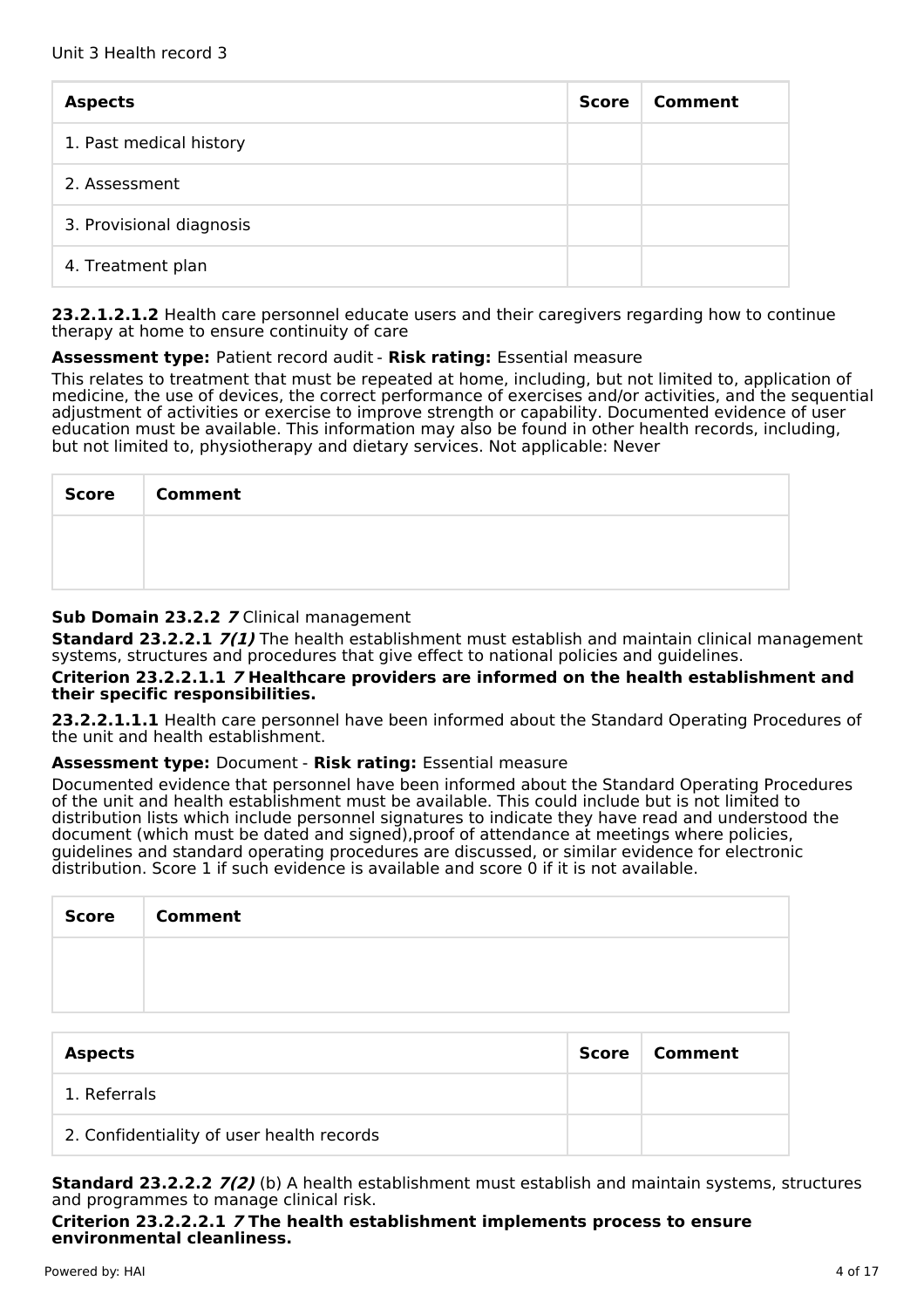**23.2.2.2.1.1** All work completed is verified by the cleaning supervisor or delegated personnel.

## **Assessment type:** Document - **Risk rating:** Essential measure

Daily inspections will ensure the cleanliness of the unit. The person responsible for overseeing the cleaning service must inspect the unit daily to confirm that cleaning has been carried out according to the schedule and that all areas attended to have been effectively cleaned. Monitoring tools (including, but not limited to, checklists/tick sheets) listing all cleaning tasks must be completed for each room or area. Not applicable: Never

| Score Comment |
|---------------|
|               |
|               |

#### **23.2.2.2.1.2** The unit is observed to be clean.

#### **Assessment type:** Observation - **Risk rating:** Vital measure

Inspector to observe general cleanliness of the unit including but not limited to whether the unit is free of dirt, dust and stains. Not applicable: Never

| Score   Comment |
|-----------------|
|                 |
|                 |

#### **Criterion 23.2.2.2.2 7 The management of emergency resuscitations must be guided and monitored to improve user outcomes.**

**23.2.2.2.2.1** The unit has access to an emergency trolley within three minutes of a user requiring emergency resuscitation

#### **Assessment type:** Observation - **Risk rating:** Non negotiable measure

Where the layout of the hospital and the location of the speech therapy unit makes this unfeasible, the unit must have an emergency trolley. Not applicable: Where there is an emergency trolley in the unit.

| <b>Score</b><br>- 1 | Comment |
|---------------------|---------|
|                     |         |
|                     |         |

## **23.2.2.2.2.2** The emergency trolley in the unit is checked.

## **Assessment type:** Document - **Risk rating:** Vital measure

This must take place at least once a day and after each episode of use. Check records from the previous 30 days. Not applicable: Never

| Score   Comment |
|-----------------|
|                 |
|                 |

**23.2.2.2.2.3** Emergency trolley is stocked with medicines and equipment.

#### **Assessment type:** Observation - **Risk rating:** Non negotiable measure

Inspect the contents of the emergency trolley against the aspects listed below. The emergency trolley can be shared by different units in rehabilitation services if they are located in the same area. For items of equipment, score 1 if the equipment is available and functional and 0 if not available or not functional. For non-equipment items, score 1 if the aspect is compliant and 0 if not compliant. Score NA if an emergency trolley is available in a nearby unit, in which case it can be accessed within three minutes of a user requiring emergency resuscitation.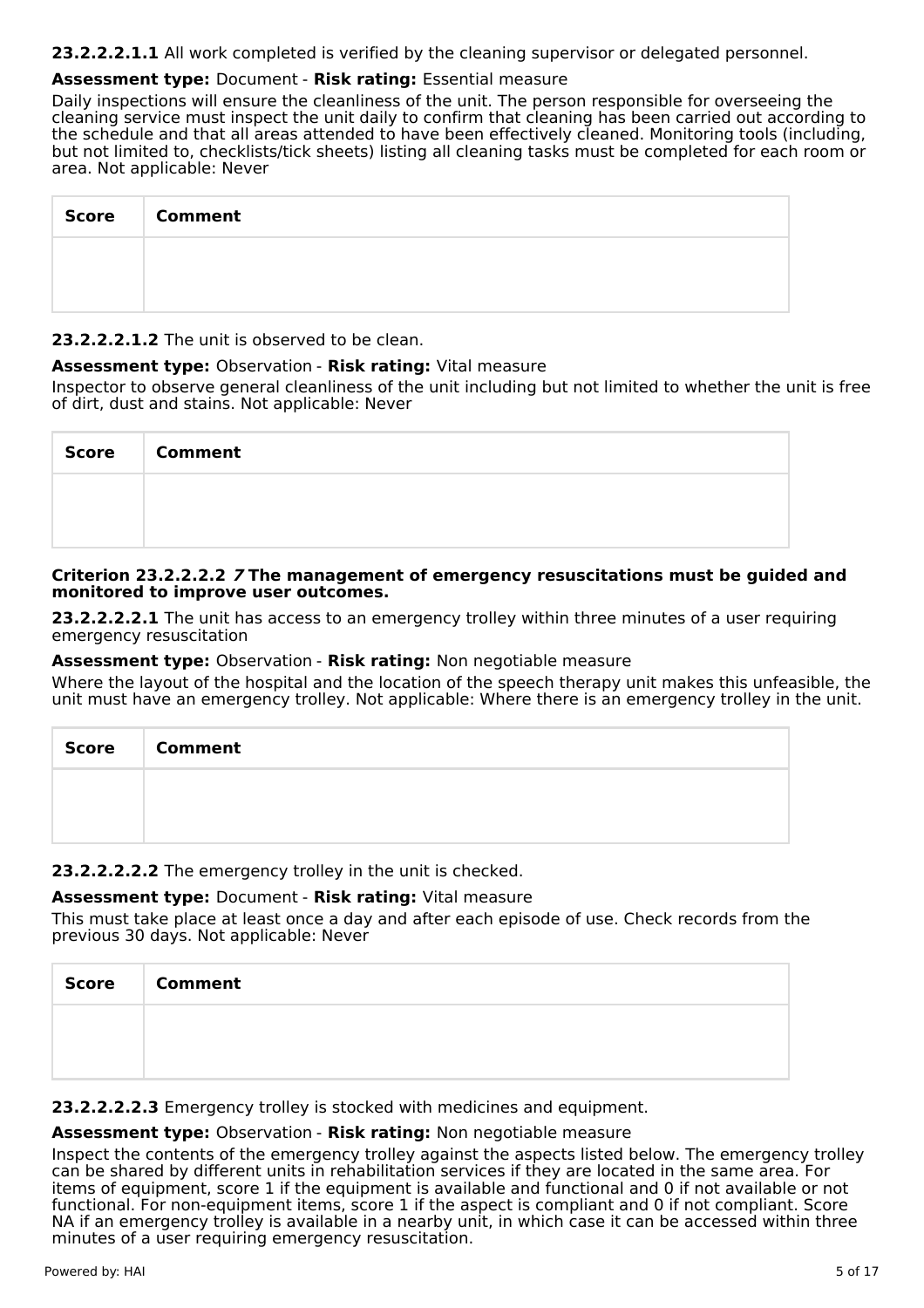| Score   Comment |
|-----------------|
|                 |

| <b>Aspects</b>                                             | <b>Score</b> | <b>Comment</b> |  |
|------------------------------------------------------------|--------------|----------------|--|
| Devices to open and protect airway                         |              |                |  |
| 1. Laryngoscope handle                                     |              |                |  |
| 2. Curved blade for laryngoscope size 2 (adult)            |              |                |  |
| 3. Curved blade for laryngoscope size 3 (adult)            |              |                |  |
| 4. Curved blade for laryngoscope size 4 (adult)            |              |                |  |
| 5. Straight blade for laryngoscope size 1 (paediatric)     |              |                |  |
| 6. Endotracheal tubes - uncuffed size 2.5mm (paediatric)   |              |                |  |
| 7. Endotracheal tubes - uncuffed sizes 3mm (paediatric)    |              |                |  |
| 8. Endotracheal tubes - uncuffed size 3.5mm (paediatric)   |              |                |  |
| 9. Endotracheal tubes - uncuffed sizes 4.0mm (paediatric)  |              |                |  |
| 10. Endotracheal tubes - uncuffed size 4.5mm (paediatric)  |              |                |  |
| 11. Endotracheal tubes - uncuffed sizes 5.0mm (paediatric) |              |                |  |
| 12. Endotracheal tubes - uncuffed sizes 5.5mm (paediatric) |              |                |  |
| 13. Endotracheal tubes - cuffed sizes 3.0mm (paediatric)   |              |                |  |
| 14. Endotracheal tubes - cuffed sizes 3.5mm (paediatric)   |              |                |  |
| 15. Endotracheal tubes - cuffed sizes 4.0mm (paediatric)   |              |                |  |
| 16. Endotracheal tubes - cuffed sizes 4.5mm (paediatric)   |              |                |  |
| 17. Endotracheal tubes - cuffed sizes 5.0mm (paediatric)   |              |                |  |
| 18. Endotracheal tubes - cuffed sizes 5.5mm (paediatric)   |              |                |  |
| 19. Endotracheal tubes - cuffed sizes 6.0mm (paediatric)   |              |                |  |
| 20. Endotracheal tubes - cuffed sizes 6.5mm (paediatric)   |              |                |  |
| 21. Endotracheal tubes - cuffed sizes 7.0mm (adult)        |              |                |  |
| 22. Endotracheal tubes - cuffed sizes 7.5mm (adult)        |              |                |  |
| 23. Endotracheal tubes - cuffed sizes 8.0mm (adult)        |              |                |  |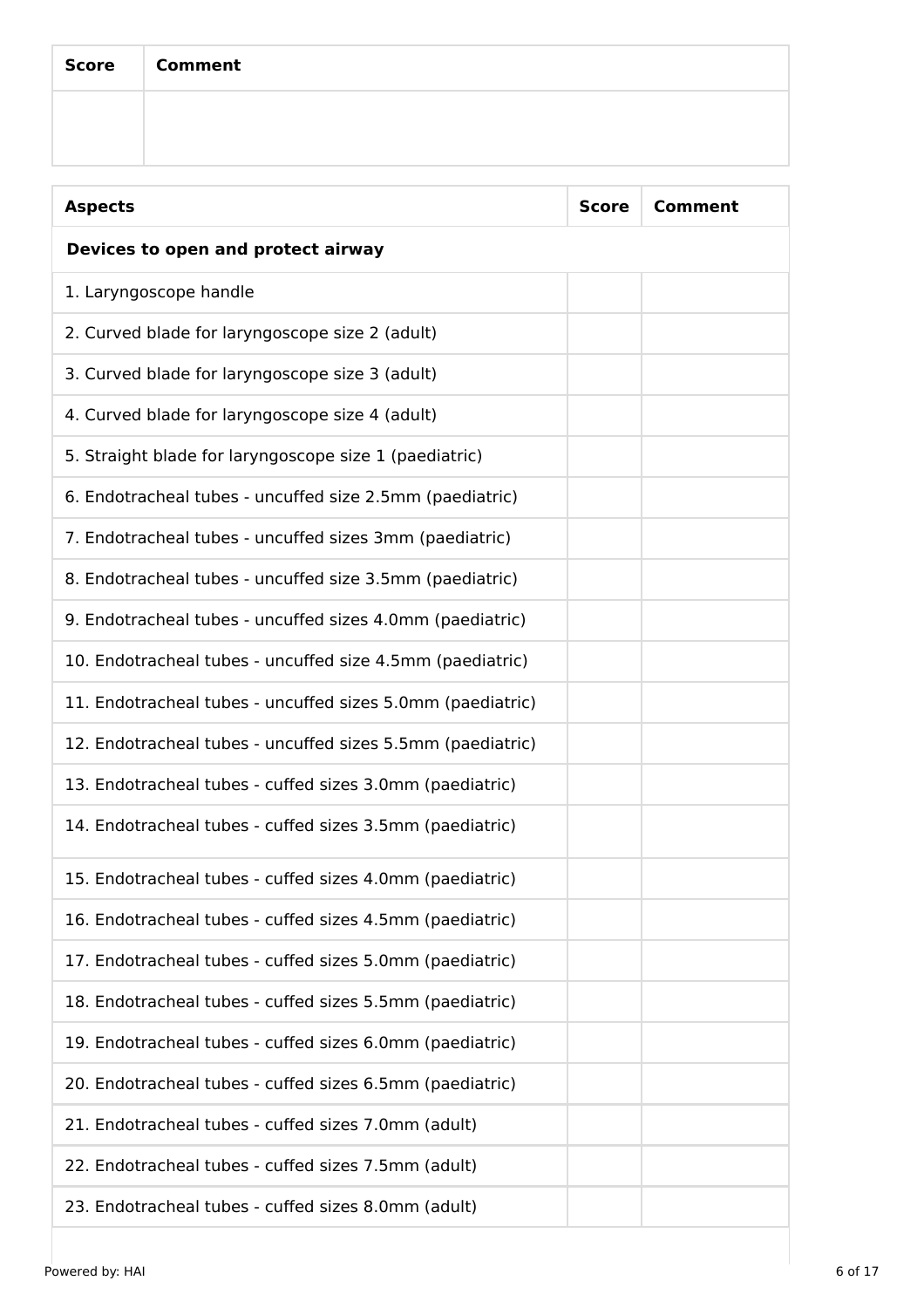| 24. Endotracheal tubes - cuffed sizes 8.5mm (adult                                                                                                                                                                                                                                    |  |  |  |
|---------------------------------------------------------------------------------------------------------------------------------------------------------------------------------------------------------------------------------------------------------------------------------------|--|--|--|
| 25. Oropharyngeal airway size 1 (small child)                                                                                                                                                                                                                                         |  |  |  |
| 26. Oropharyngeal airway size 2 (child)                                                                                                                                                                                                                                               |  |  |  |
| 27. Oropharyngeal airway size 3 (small adult)                                                                                                                                                                                                                                         |  |  |  |
| 28. Oropharyngeal airway size 4 (medium adult)                                                                                                                                                                                                                                        |  |  |  |
| 29. Oropharyngeal airway size 5 (large adult)                                                                                                                                                                                                                                         |  |  |  |
| 30. Nasopharyngeal airway size 3                                                                                                                                                                                                                                                      |  |  |  |
| 31. Nasopharyngeal airway size 4                                                                                                                                                                                                                                                      |  |  |  |
| 32. Nasopharyngeal airway size 5                                                                                                                                                                                                                                                      |  |  |  |
| 33. Plaster or ties for endotracheal tubes                                                                                                                                                                                                                                            |  |  |  |
| 34. Xylocaine spray or Lubricating gel                                                                                                                                                                                                                                                |  |  |  |
| <b>Equipment for difficult Intubation</b>                                                                                                                                                                                                                                             |  |  |  |
| 35. Introducer                                                                                                                                                                                                                                                                        |  |  |  |
| 36. Laryngeal mask airway size 2                                                                                                                                                                                                                                                      |  |  |  |
| 37. Laryngeal mask airway size 3                                                                                                                                                                                                                                                      |  |  |  |
| 38. Laryngeal mask airway size 4                                                                                                                                                                                                                                                      |  |  |  |
| 39. Laryngeal mask airway size 5                                                                                                                                                                                                                                                      |  |  |  |
| 40. Magill forceps (adult)                                                                                                                                                                                                                                                            |  |  |  |
| 41. Magill forceps (paediatric)                                                                                                                                                                                                                                                       |  |  |  |
| Devices to deliver oxygen/ventilate users                                                                                                                                                                                                                                             |  |  |  |
| 42. Manual resuscitator device or bag and valve mask (adult)                                                                                                                                                                                                                          |  |  |  |
| 43. Manual resuscitator device or bag and valve mask<br>(paediatric)                                                                                                                                                                                                                  |  |  |  |
| 44. Oxygen masks                                                                                                                                                                                                                                                                      |  |  |  |
| 45. Oxygen supply - ready for use (portable). Explanatory<br>note: An oxygen cylinder fitted with regulator indicating<br>cylinder pressure and adjustable flowrate must be available.<br>Oxygen levels must not be below the minimum level<br>indicated in the oxygen cylinder gauge |  |  |  |
| Equipment to diagnose and treat cardiac dysrhythmias                                                                                                                                                                                                                                  |  |  |  |
| 46. Automated external defibrillator (AED) or defibrillator<br>with pads, paddles and electrodes                                                                                                                                                                                      |  |  |  |
| 47. Cardiac arrest board                                                                                                                                                                                                                                                              |  |  |  |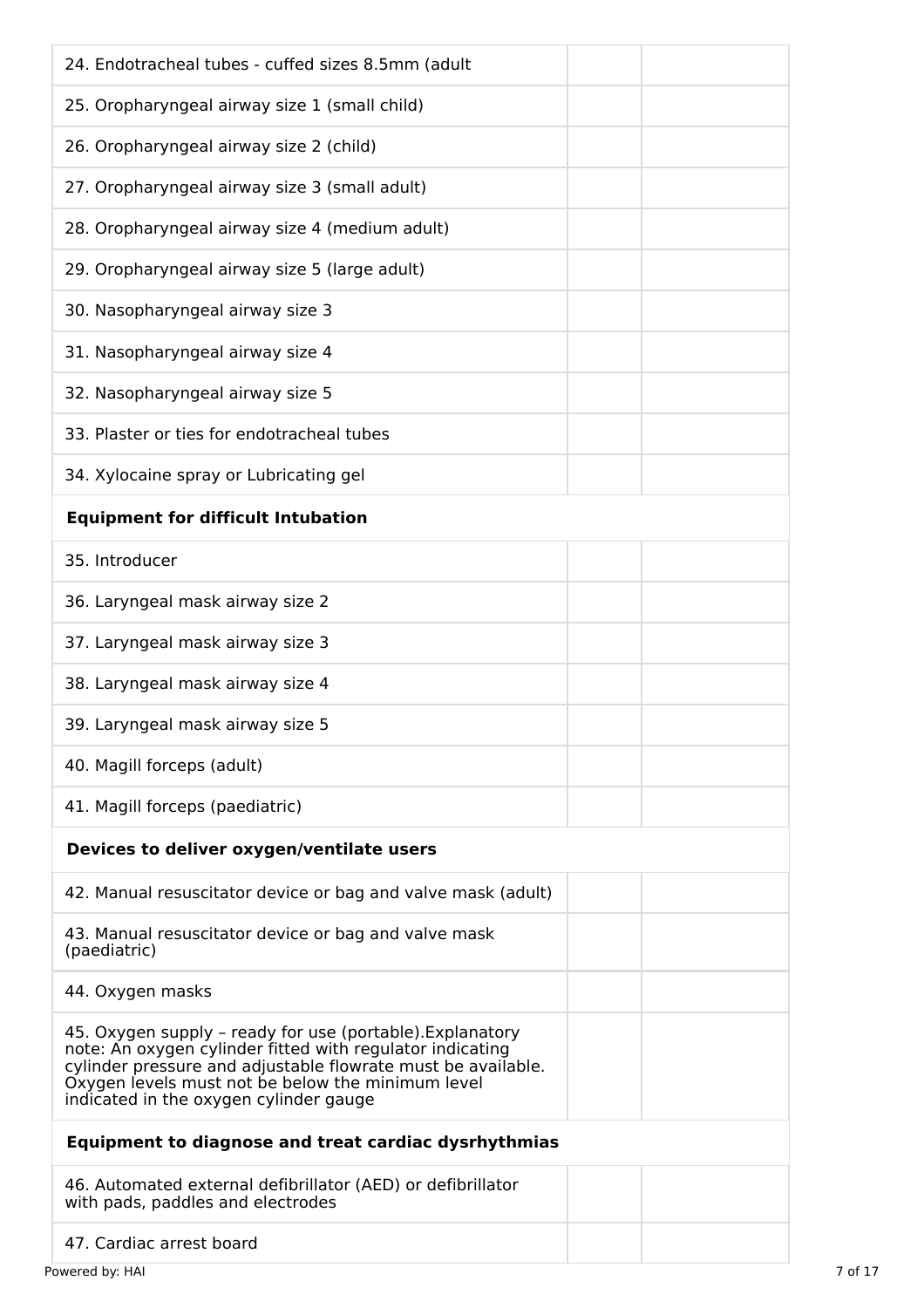| Devices to gain intravascular access                                                       |  |  |  |
|--------------------------------------------------------------------------------------------|--|--|--|
| 48. Intravenous administration sets                                                        |  |  |  |
| 49. IV Cannulae                                                                            |  |  |  |
| <b>Medicine</b>                                                                            |  |  |  |
| 50. Emergency medicines according to local protocol are<br>available and have not expired. |  |  |  |

**23.2.2.2.2.4** Medical supplies and equipment for resuscitation are available.

#### **Assessment type:** Observation - **Risk rating:** Vital measure

Inspect whether medical supplies and equipment used for resuscitation is available. The items may be available in the trolley or vicinity of the trolley. Score 1 if the aspect listed is available, functional and not expired (if applicable) and score 0 if the aspect is not available, not functional or expired (if applicable). Score NA if an emergency trolley is available in a nearby unit, in which case it can be accessed within three minutes of a user requiring emergency resuscitation.

| Score | <b>Comment</b> |
|-------|----------------|
|       |                |
|       |                |

| <b>Aspects</b>                             | <b>Score</b> | <b>Comment</b> |
|--------------------------------------------|--------------|----------------|
| 1. Chlorhexidine solution or Alcohol swabs |              |                |
| 2. Eye protection                          |              |                |
| 3. Facemask                                |              |                |
| 4. Gloves                                  |              |                |
| 5. Spare batteries for laryngoscope        |              |                |
| 6. Spare bulb(where applicable)            |              |                |
| 7. Syringe 2ml                             |              |                |
| 8. Syringe 5ml                             |              |                |
| 9. Syringe 20ml                            |              |                |
| 10. Catheter tip syringe 50ml              |              |                |
| 11. Needles size 16 G                      |              |                |
| 12. Needles pink 18 G                      |              |                |
| 13. Needles green 21G                      |              |                |
| 14. Scissors                               |              |                |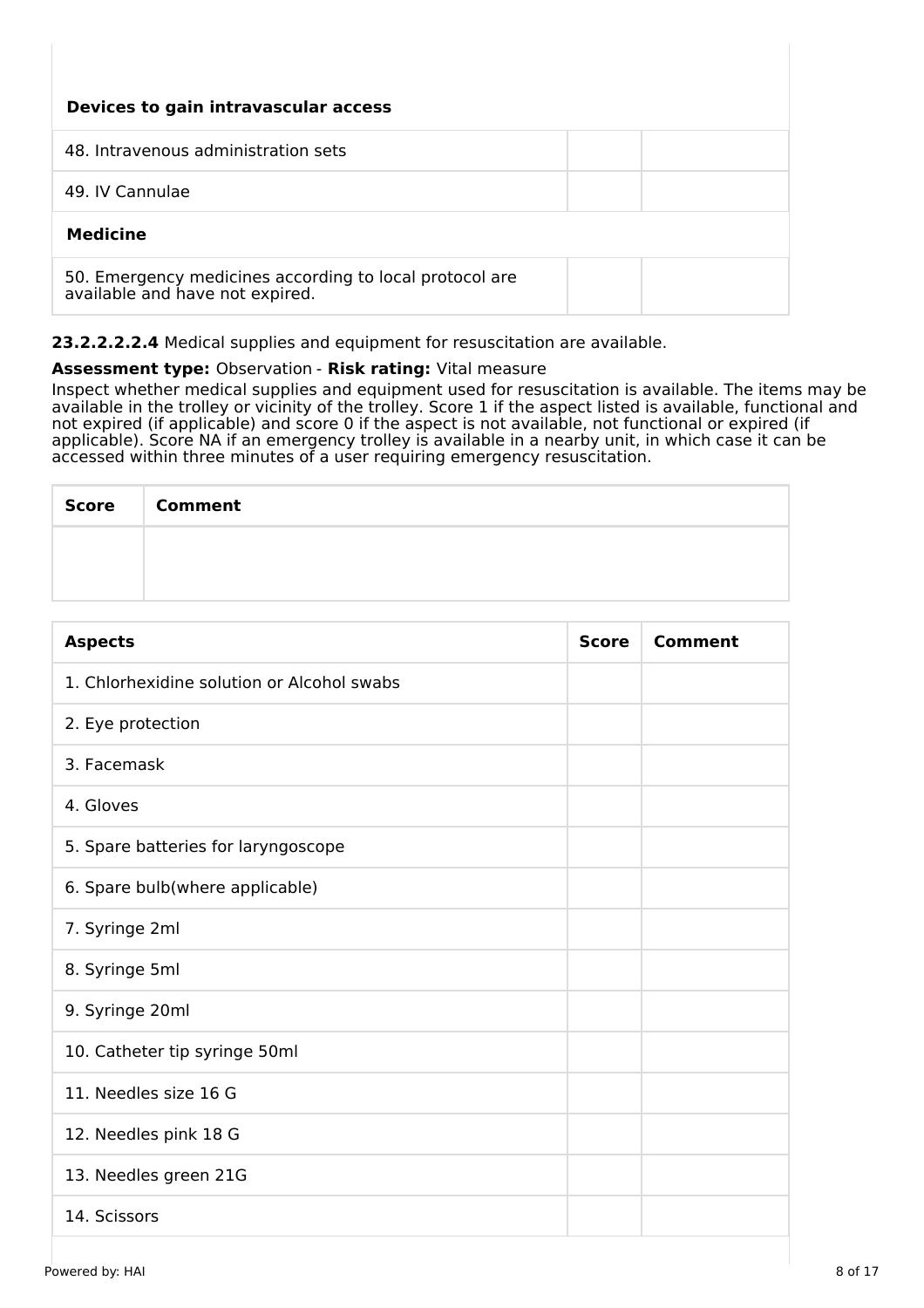| 15. Tourniquet                                     |
|----------------------------------------------------|
| 16. Stethoscope                                    |
| 17. Nasogastric tubes size 5 (paediatric)          |
| 18. Nasogastric tubes size 6 (paediatric)          |
| 19. Nasogastric tubes size 8 (paediatric)          |
| 20. Nasogastric tubes size 10 (paediatric)         |
| 21. Nasogastric tubes size 12 (adult / paediatric) |
| 22. Nasogastric tubes size 14 (adult)              |
| 23. Nasogastric tubes size 16 (adult)              |
| 24. Nasogastric tubes size 18 (adult)              |
| 25. Suction catheter 8F (paediatric)               |
| 26. Suction catheter 10F (paediatric)              |
| 27. Suction catheter 12F (adult)                   |
| 28. Suction catheter 14F (adult)                   |
| 29. Suction devices (portable)                     |
| 30. Yankhauer suction                              |
| 31. Resuscitation algorithm                        |

## **Sub Domain 23.2.3 8** Infection prevention and control programmes

**Standard 23.2.3.1 8(1)** The health establishment must maintain an environment, which minimises the risk of disease outbreaks, the transmission of infection to users, health care personnel and visitors. **Criterion 23.2.3.1.1 8(2)(a) The health establishment must ensure that there are hand washing facilities in every service area.**

**23.2.3.1.1.1** Hand washing facilities are available in the speech therapy unit.

# **Assessment type:** Observation - **Risk rating:** Vital measure

Inspect the hand washing facilities for the items listed below. Score 1 if the item is available and 0 if not available

| <b>Score</b> | <b>Comment</b> |
|--------------|----------------|
|              |                |
|              |                |

#### Unit 1 User care area

| <b>Aspects</b>                                                                                                                                            | Score | Comment |
|-----------------------------------------------------------------------------------------------------------------------------------------------------------|-------|---------|
| 1. Hand washing basin. Explanatory note: The basin must not<br>be blocked, broken, have deep cracks causing leaking of<br>water, or have hairline cracks. |       |         |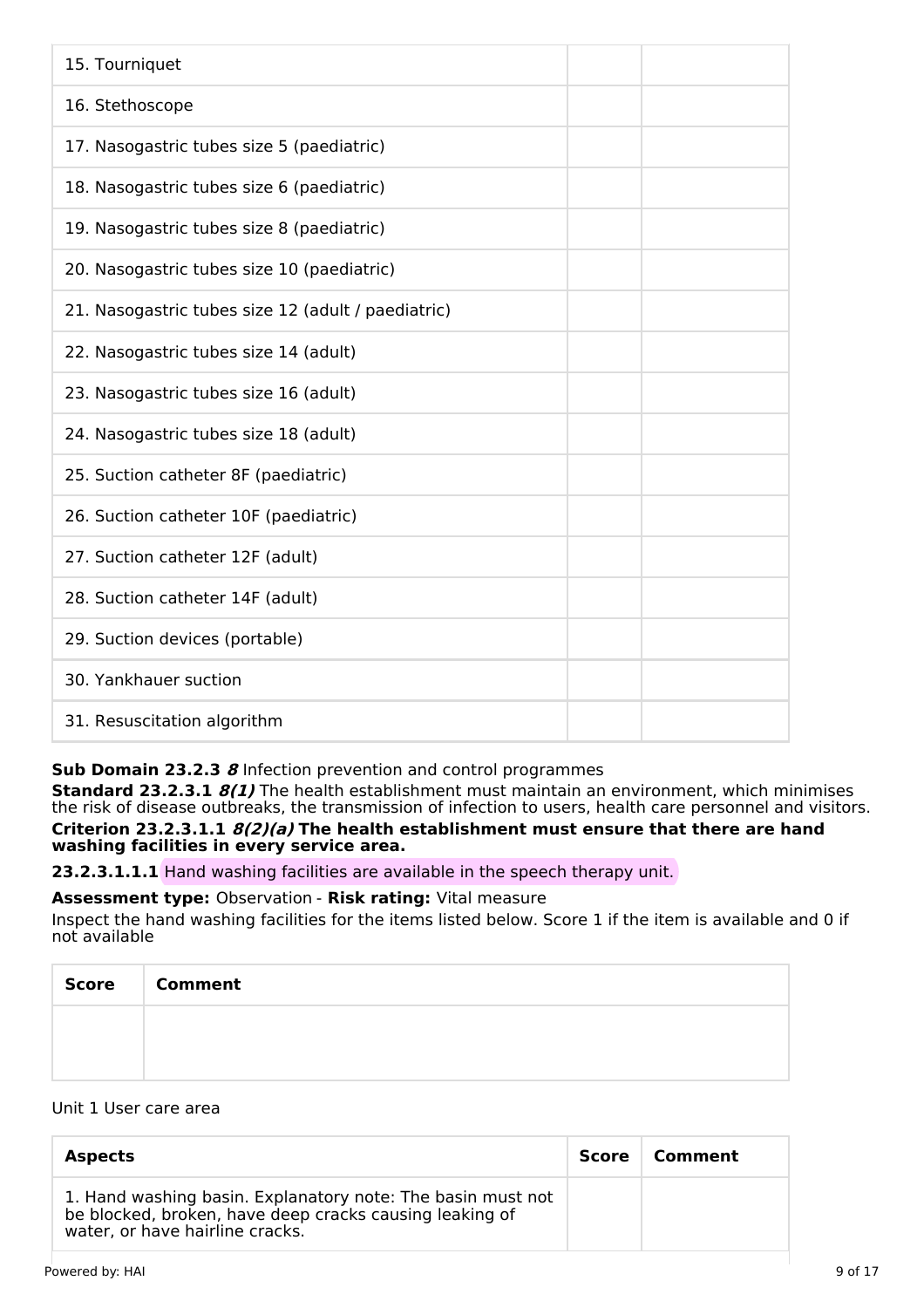| 2. Poster on correct hand washing technique                                                                                                                                                                                                                                                  |  |
|----------------------------------------------------------------------------------------------------------------------------------------------------------------------------------------------------------------------------------------------------------------------------------------------|--|
| 3. Poster on correct use of alcohol- based hand rub.<br>Explanatory note: Posters must be placed at strategic places<br>and above alcohol dispensers in the health establishment as<br>stipulated in page 33 of Practical Manual for Implementation<br>of IPC Strategic framework March 2020 |  |
| 4. Taps. Explanatory note: Taps must be elbow-operated in<br>user care areas, but not in toilets                                                                                                                                                                                             |  |
| 5. Running water                                                                                                                                                                                                                                                                             |  |
| 6. Plain liquid soap                                                                                                                                                                                                                                                                         |  |
| 7. Wall mounted soap dispenser                                                                                                                                                                                                                                                               |  |
| 8. Paper towels                                                                                                                                                                                                                                                                              |  |
| 9. Paper towel dispenser                                                                                                                                                                                                                                                                     |  |
| $10.$ Bin                                                                                                                                                                                                                                                                                    |  |
| 11. Alcohol based hand rub. Explanatory note: Item does not<br>necessarily have to be in the hand washing basin/facility<br>area.                                                                                                                                                            |  |

## Unit 2 Personnel toilet

| <b>Aspects</b>                                                                                                                                                                                                                                                                               | <b>Score</b> | Comment |
|----------------------------------------------------------------------------------------------------------------------------------------------------------------------------------------------------------------------------------------------------------------------------------------------|--------------|---------|
| 1. Hand washing basin. Explanatory note: The basin must not<br>be blocked, broken, have deep cracks causing leaking of<br>water, or have hairline cracks.                                                                                                                                    |              |         |
| 2. Poster on correct hand washing technique                                                                                                                                                                                                                                                  |              |         |
| 3. Poster on correct use of alcohol- based hand rub.<br>Explanatory note: Posters must be placed at strategic places<br>and above alcohol dispensers in the health establishment as<br>stipulated in page 33 of Practical Manual for Implementation<br>of IPC Strategic framework March 2020 |              |         |
| 4. Taps. Explanatory note: Taps must be elbow-operated in<br>user care areas, but not in toilets                                                                                                                                                                                             |              |         |
| 5. Running water                                                                                                                                                                                                                                                                             |              |         |
| 6. Plain liquid soap                                                                                                                                                                                                                                                                         |              |         |
| 7. Wall mounted soap dispenser                                                                                                                                                                                                                                                               |              |         |
| 8. Paper towels                                                                                                                                                                                                                                                                              |              |         |
| 9. Paper towel dispenser                                                                                                                                                                                                                                                                     |              |         |
| 10. Bin                                                                                                                                                                                                                                                                                      |              |         |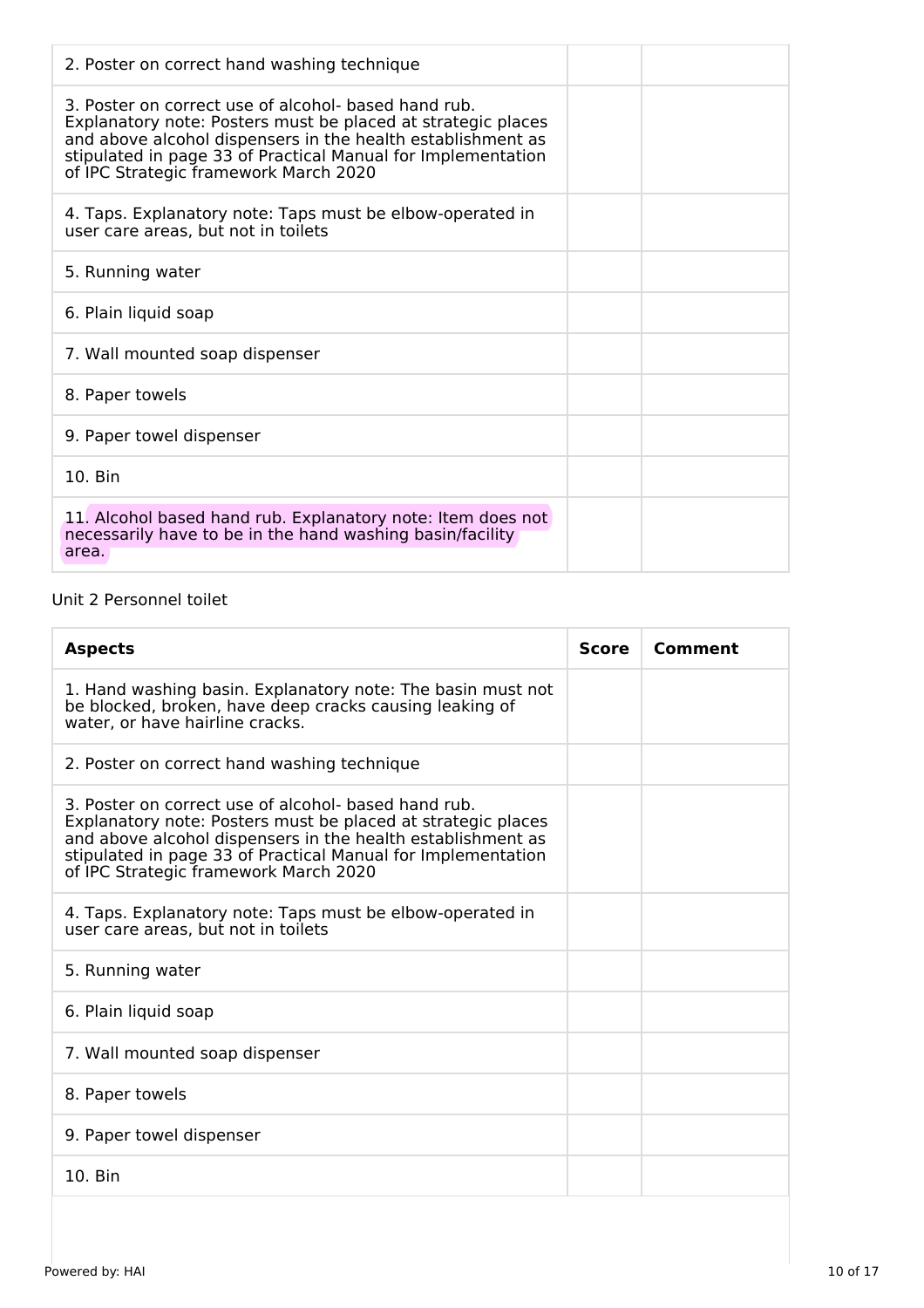| 11. Alcohol based hand rub. Explanatory note: Item does not<br>necessarily have to be in the hand washing basin/facility<br>area. |  |  |
|-----------------------------------------------------------------------------------------------------------------------------------|--|--|
|-----------------------------------------------------------------------------------------------------------------------------------|--|--|

#### Unit 3 User toilet

| <b>Aspects</b>                                                                                                                                                                                                                                                                               | <b>Score</b> | Comment |
|----------------------------------------------------------------------------------------------------------------------------------------------------------------------------------------------------------------------------------------------------------------------------------------------|--------------|---------|
| 1. Hand washing basin. Explanatory note: The basin must not<br>be blocked, broken, have deep cracks causing leaking of<br>water, or have hairline cracks.                                                                                                                                    |              |         |
| 2. Poster on correct hand washing technique                                                                                                                                                                                                                                                  |              |         |
| 3. Poster on correct use of alcohol- based hand rub.<br>Explanatory note: Posters must be placed at strategic places<br>and above alcohol dispensers in the health establishment as<br>stipulated in page 33 of Practical Manual for Implementation<br>of IPC Strategic framework March 2020 |              |         |
| 4. Taps. Explanatory note: Taps must be elbow-operated in<br>user care areas, but not in toilets                                                                                                                                                                                             |              |         |
| 5. Running water                                                                                                                                                                                                                                                                             |              |         |
| 6. Plain liquid soap                                                                                                                                                                                                                                                                         |              |         |
| 7. Wall mounted soap dispenser                                                                                                                                                                                                                                                               |              |         |
| 8. Paper towels                                                                                                                                                                                                                                                                              |              |         |
| 9. Paper towel dispenser                                                                                                                                                                                                                                                                     |              |         |
| 10. Bin                                                                                                                                                                                                                                                                                      |              |         |
| 11. Alcohol based hand rub. Explanatory note: Item does not<br>necessarily have to be in the hand washing basin/facility<br>area.                                                                                                                                                            |              |         |

#### **Criterion 23.2.3.1.2 8(2)(d) The health establishment must ensure that health care personnel are protected from acquiring infections through the use of personal protective equipment and prophylactic immunisations.**

**23.2.3.1.2.1** Personal protective equipment is worn.

#### **Assessment type:** Observation - **Risk rating:** Vital measure

Using the checklist below, verify whether protective clothing and equipment are worn in the areas listed below. Score 1 if the items are worn and 0 if not worn. Score NA where, at the time of the inspection, personnel are not in a situation in which they are required to wear protective clothing

| <b>Score</b> | <b>Comment</b> |
|--------------|----------------|
|              |                |
|              |                |

#### Unit 1 Area 1: Worn

| <b>Aspects</b> | Score   Comment |
|----------------|-----------------|
|                |                 |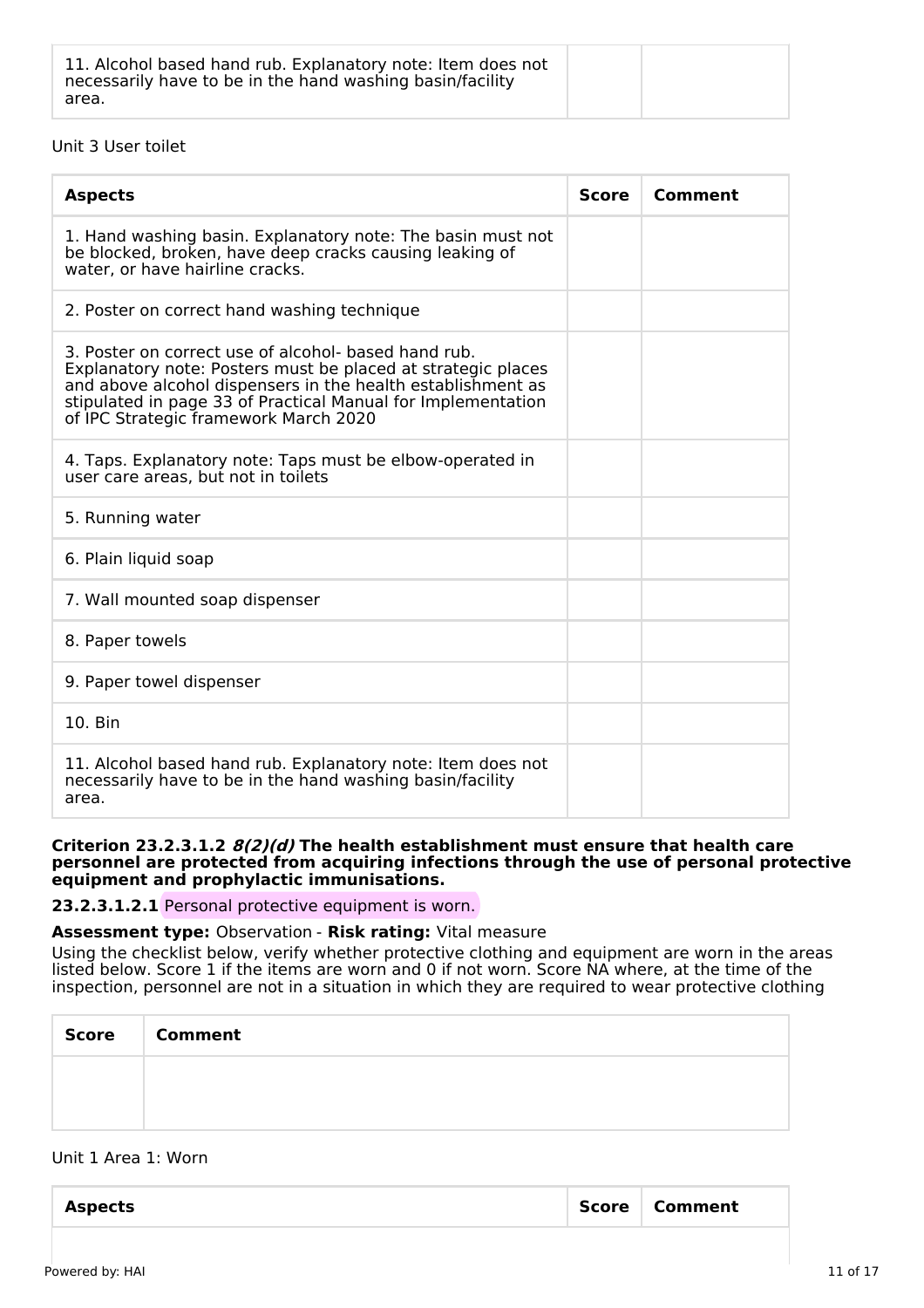| 1. Latex or nitrile gloves - non-sterile |  |
|------------------------------------------|--|
| 2. Gloves - sterile                      |  |
| 3. Disposable gowns or aprons            |  |
| 4. Protective face shields or goggles    |  |
| 5. Face masks                            |  |
| 6. N95 or KN95 or FFP2 respirators       |  |

#### Unit 2 Cleaner: Worn

| <b>Aspects</b>                        | <b>Score</b> | Comment |
|---------------------------------------|--------------|---------|
| 1. Domestic gloves                    |              |         |
| 2. Disposable gowns or aprons         |              |         |
| 3. Protective face shields or goggles |              |         |
| 4. Face masks                         |              |         |
| 5. N95 or KN95 or FFP2 respirators    |              |         |

## **Sub Domain 23.2.4 9** Waste management

**Standard 23.2.4.1 9(1)** The health establishment must ensure that waste is handled, stored, and disposed of safely in accordance with the law.

**Criterion 23.2.4.1.1 9(2)(a) The health establishment must have appropriate waste containers at the point of waste generation.**

**23.2.4.1.1.1** The unit has appropriate containers for disposal of all types of waste

#### **Assessment type:** Observation - **Risk rating:** Vital measure

Verify whether the waste containers listed below are available. Health care risk waste containers must have the appropriate international hazard symbol and be marked as prescribed in SANS 10248-1: Management of Health Care Waste, Part 1: Management of healthcare risk waste from a health facility. Score 1 if the waste container is available and 0 if not available. Where a particular type of waste is not generated in the unit, score NA

| Score | <b>Comment</b> |
|-------|----------------|
|       |                |
|       |                |

| <b>Aspects</b>                                                                 | Score | Comment |
|--------------------------------------------------------------------------------|-------|---------|
| 1. Infectious non-anatomical waste (red)                                       |       |         |
| 2. General waste (black, beige, white or transparent<br>packaging may be used) |       |         |

## **Sub Domain 23.2.5 21** Adverse events

**Standard 23.2.5.1 21(1)** The health establishment must have a system to monitor and report all adverse events.

**Criterion 23.2.5.1.1 21(2)(b) The health establishment must have systems in place to report adverse incidents to a structure in the health establishment or responsible**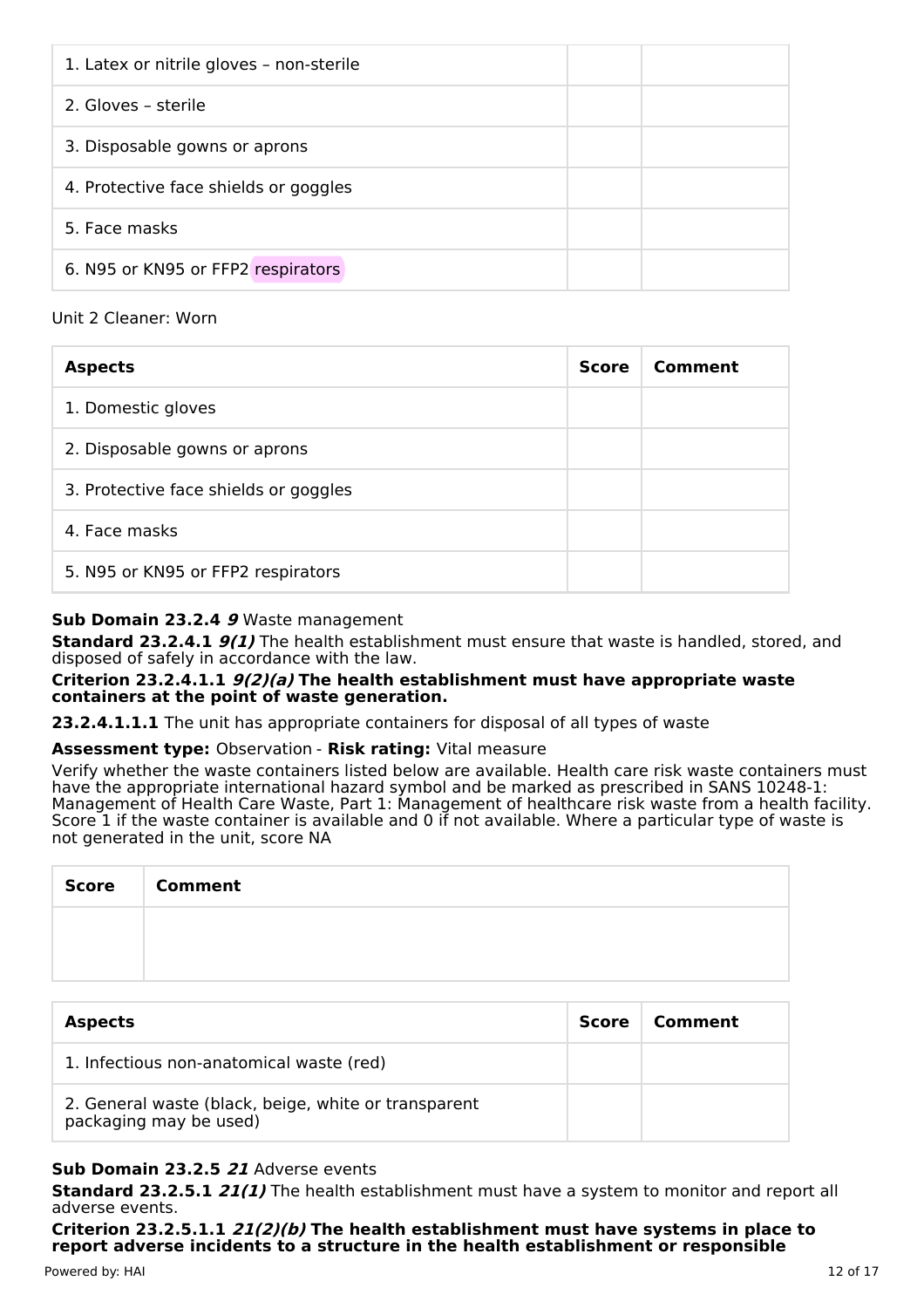#### **authority that monitors these events.**

**23.2.5.1.1.1** Health care personnel are aware of the procedure to report adverse events

#### **Assessment type:** Staff interview - **Risk rating:** Essential measure

Interview three health care personnel to establish their awareness on reporting of adverse events Score 1 if they are able to explain the aspects listed below and 0 if not

| Score   Comment |
|-----------------|
|                 |
|                 |

#### Unit 1 Health care personnel 1

| <b>Aspects</b>                                                                                                                                                                        | Score | Comment |
|---------------------------------------------------------------------------------------------------------------------------------------------------------------------------------------|-------|---------|
| 1. Types of adverse events that might happen in the unit<br>(give three examples)                                                                                                     |       |         |
| 2. How to report adverse events in the unit                                                                                                                                           |       |         |
| 3. Feedback processes on reported adverse events.<br>Explanatory notes: This could include but not limited to<br>formal feedback on the progress, outcome and quality<br>improvement. |       |         |

#### Unit 2 Health care personnel 2

| <b>Aspects</b>                                                                                                                                                                        | <b>Score</b> | Comment |
|---------------------------------------------------------------------------------------------------------------------------------------------------------------------------------------|--------------|---------|
| 1. Types of adverse events that might happen in the unit<br>(give three examples)                                                                                                     |              |         |
| 2. How to report adverse events in the unit                                                                                                                                           |              |         |
| 3. Feedback processes on reported adverse events.<br>Explanatory notes: This could include but not limited to<br>formal feedback on the progress, outcome and quality<br>improvement. |              |         |

#### Unit 3 Health care personnel 3

| <b>Aspects</b>                                                                                                                                                                        | <b>Score</b> | Comment |
|---------------------------------------------------------------------------------------------------------------------------------------------------------------------------------------|--------------|---------|
| 1. Types of adverse events that might happen in the unit<br>(give three examples)                                                                                                     |              |         |
| 2. How to report adverse events in the unit                                                                                                                                           |              |         |
| 3. Feedback processes on reported adverse events.<br>Explanatory notes: This could include but not limited to<br>formal feedback on the progress, outcome and quality<br>improvement. |              |         |

# **Domain 23.3 CLINICAL SUPPORT SERVICES**

**Sub Domain 23.3.1 10** Medicines and medical supplies

**Standard 23.3.1.1 10(1)** The health establishment must comply with the provisions of the Pharmacy Act, 1974 and the Medicines and Related Substances Act, 1965.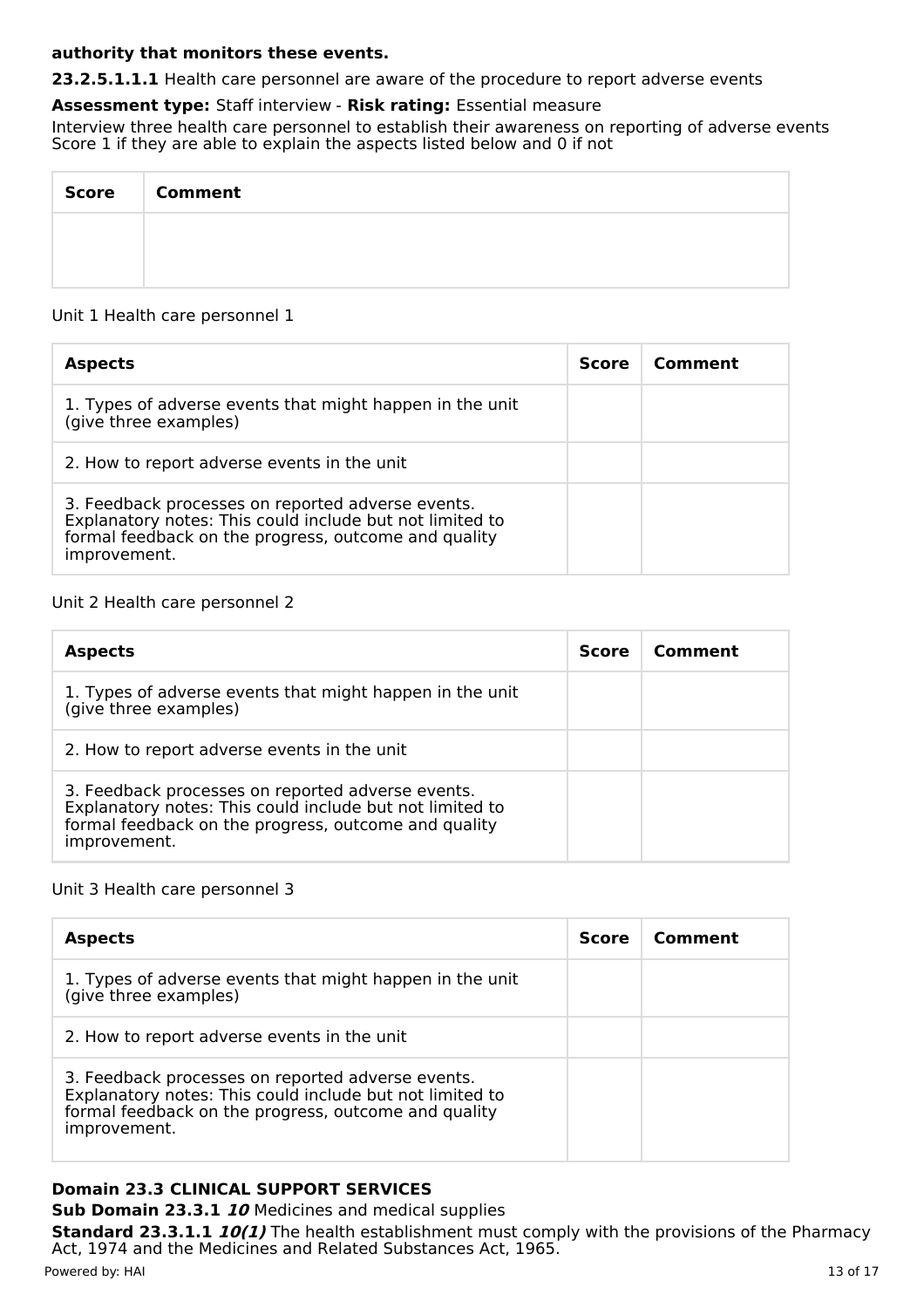#### **Criterion 23.3.1.1.1 10(2)(a) The health establishment must implement and maintain a stock control system for medicine and medical supplies.**

**23.3.1.1.1.1** The stock control system shows minimum and maximum levels and/or reorder levels for medical supplies.

#### **Assessment type:** Observation - **Risk rating:** Essential measure

Each item held as stock must have documented minimum, maximum and/or reorder levels. These levels must be recorded on bin cards or equivalent. The system may be manual or electronic. Not applicable: Never

| <b>Score</b> | <b>Comment</b> |
|--------------|----------------|
|              |                |
|              |                |

**23.3.1.1.1.2** Physical stock for medical supplies corresponds with stock control system.

## **Assessment type:** Observation - **Risk rating:** Essential measure

Randomly select five items held as stock and verify whether their availability corresponds with the balance indicated on the bin cards or equivalent. The system may be manual or electronic.

| <b>Score</b> | <b>Comment</b> |
|--------------|----------------|
|              |                |
|              |                |

| <b>Aspects</b> | <b>Score</b> | <b>Comment</b> |
|----------------|--------------|----------------|
| $1.$ Item $1$  |              |                |
| 2. Item 2      |              |                |
| 3. Item 3      |              |                |
| 4. Item 4      |              |                |
| 5. Item 5      |              |                |

#### **Criterion 23.3.1.1.2 10(2)(b) The health establishment must ensure the availability of medicines and medical supplies for the delivery of services.**

**23.3.1.1.2.1** Basic medical supplies (consumables) are available.

#### **Assessment type:** Observation - **Risk rating:** Vital measure

Verify whether the medical supplies listed below are available in the storeroom. Score 1 if the item is available and not expired and  $\overline{0}$  if the item is not available or expired.

| Score   Comment |
|-----------------|
|                 |
|                 |

| <b>Aspects</b>                      | Score   Comment |
|-------------------------------------|-----------------|
| 1. Gloves non sterile-various sizes |                 |
|                                     |                 |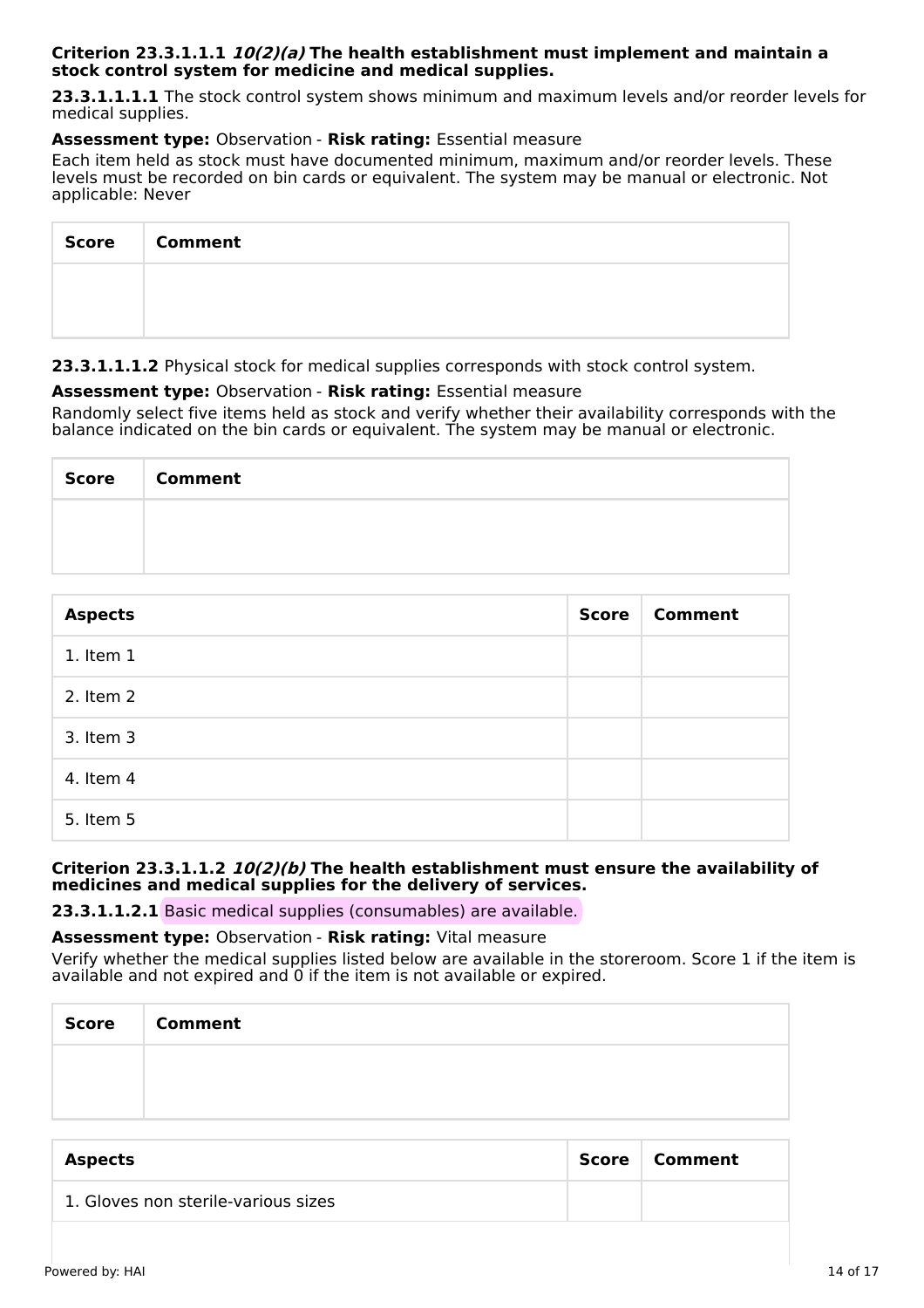| 2. Gloves sterile various sizes                          |  |
|----------------------------------------------------------|--|
| 3. Surgical masks                                        |  |
| 4. N95 or KN95 or FFP2 respirators.                      |  |
| 5. Disposable Aprons                                     |  |
| 6. Goggles or visors (face shields)                      |  |
| 7. Sterilizing solution for bottles and teats            |  |
| 8. Bottle sterilizers (could be microwave or UV options) |  |

## **Sub Domain 23.3.2 13** Medical equipment

**Standard 23.3.2.1 13(1)** Health establishments must ensure that the medical equipment is available and functional in compliance with the law.

**Criterion 23.3.2.1.1 13(2)(b) The health establishment must ensure that equipment is in accordance with the essential equipment list in all clinical service areas.**

**23.3.2.1.1.1** Medical equipment and materials are available.

## **Assessment type:** Observation - **Risk rating:** Essential measure

Verify whether the unit has the equipment listed below. Score 1 if the item is available and 0 if not available.

| <b>Score</b> | <b>Comment</b> |
|--------------|----------------|
|              |                |
|              |                |

| <b>Aspects</b>                                                                                                                                                      | <b>Score</b> | <b>Comment</b> |
|---------------------------------------------------------------------------------------------------------------------------------------------------------------------|--------------|----------------|
| <b>Communication</b>                                                                                                                                                |              |                |
| 1. Toys including those used for cause & effect, symbolic<br>play, sensory-adapted, playdough, construction and themed.                                             |              |                |
| 2. Reading books (various languages are preferred)                                                                                                                  |              |                |
| 3. Boxed sets and or puzzles for discourse (range of<br>difficulties)                                                                                               |              |                |
| 4. Paediatric tables and chairs                                                                                                                                     |              |                |
| 5. Alternative and Augmentative communication software<br>and devices, with computer and colour printer (e.g. Board<br>maker, various switches, mounting arms etc.) |              |                |
| 6. Laminator with various sizes laminating pouches                                                                                                                  |              |                |
| <b>Feeding equipment</b>                                                                                                                                            |              |                |
| 7. Teats (various)                                                                                                                                                  |              |                |
| 8. Spoons (various sizes)                                                                                                                                           |              |                |
| 9. Feeding bottles (various)                                                                                                                                        |              |                |
| Powered by: HAI                                                                                                                                                     |              |                |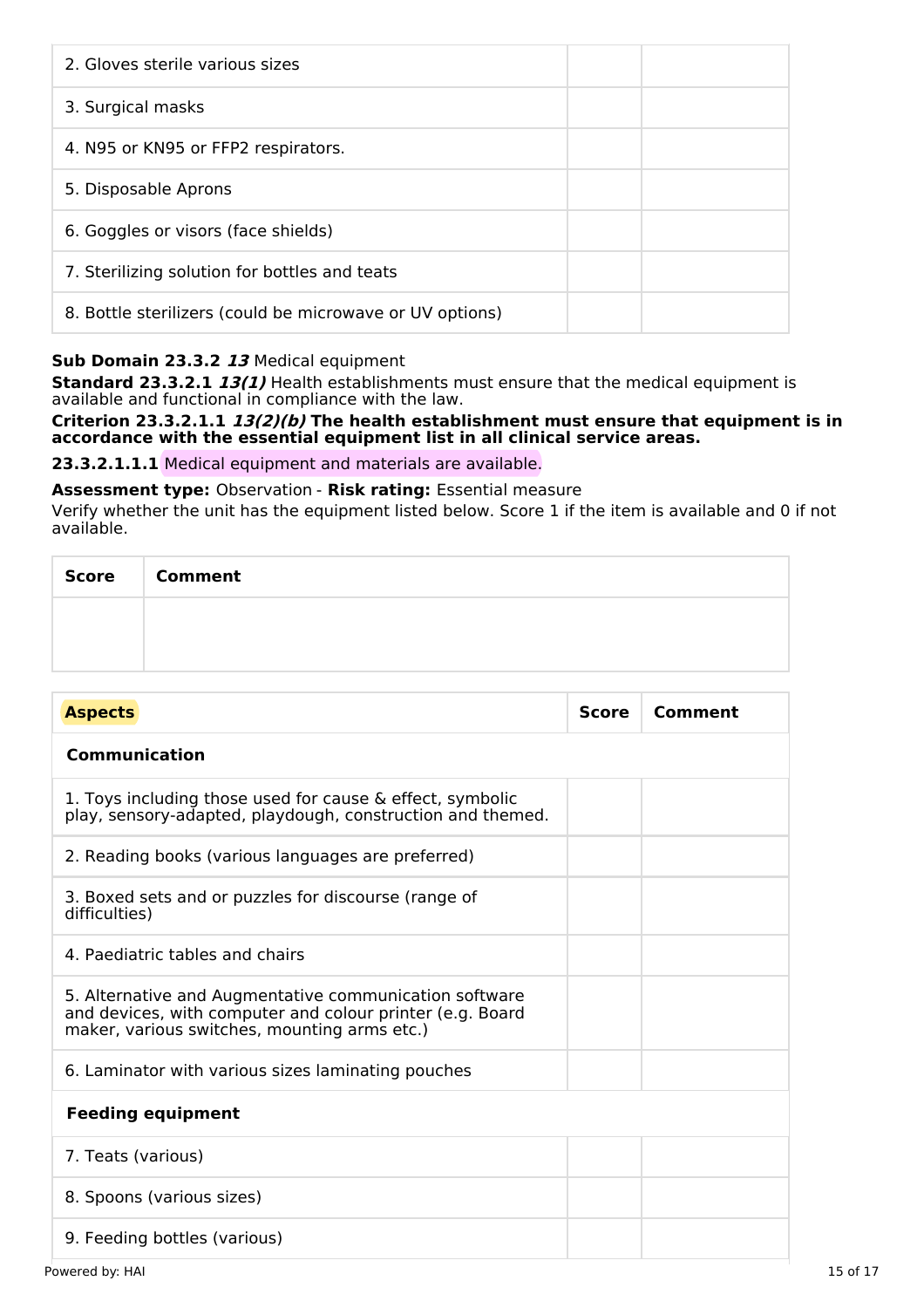| 10. Specialized bottles (e.g. for use with Cleft babies)                                                           |  |
|--------------------------------------------------------------------------------------------------------------------|--|
| 11. Pacifiers or Soothers (various)                                                                                |  |
| 12. Thickening agent                                                                                               |  |
| 13. Plastic bowls (various sizes)                                                                                  |  |
| 14. Cups (various sizes, normal and cut-out cups)                                                                  |  |
| 15. Oral stimulation devices (e.g. electric toothbrushes,<br>range of therapeutic electronic oral massage devices) |  |
| <b>Specialised items</b>                                                                                           |  |
| 16. Laryngectomy sizing kit                                                                                        |  |
| 17. Laryngeal mirrors                                                                                              |  |
| 18. Portable mirror                                                                                                |  |
| 19. Assessment tools for dysphagia                                                                                 |  |
| 20. Assessment tools for speech and language (e.g.<br>standardized tests)                                          |  |
| 21. Therapy mats                                                                                                   |  |
| 22. Headlight or torch                                                                                             |  |

## **Domain 23.4 GOVERNANCE AND HUMAN RESOURCES**

**Sub Domain 23.4.1 20** Occupational health and safety

**Standard 23.4.1.1 20(1)** The health establishment must comply with the requirements of the Occupational Health and Safety Act, 1993.

**Criterion 23.4.1.1.1 20(2)(b) Awareness of safety and security issues must be promoted**

**23.4.1.1.1.1** The emergency evacuation plan is prominently displayed

#### **Assessment type:** Observation - **Risk rating:** Essential measure

The evacuation plan must include but is not limited to route/directions to be followed during evacuation, emergency exits and assembly point(s). This must be visibly displayed. Not applicable: **Never** 

| Score | <b>Comment</b> |
|-------|----------------|
|       |                |
|       |                |

23.4.1.1.1.2 The healthcare personnel are familiar with the emergency evacuation procedure

## **Assessment type:** Staff interview - **Risk rating:** Essential measure

Interview three health care personnel to establish whether they are able to explain the evacuation procedure as illustrated in the evacuation plan. Score 1 if they explain the procedure as illustrated in the evacuation plan and 0 if not. Where no evacuation plan is available, this measure must be scored 0.

|--|